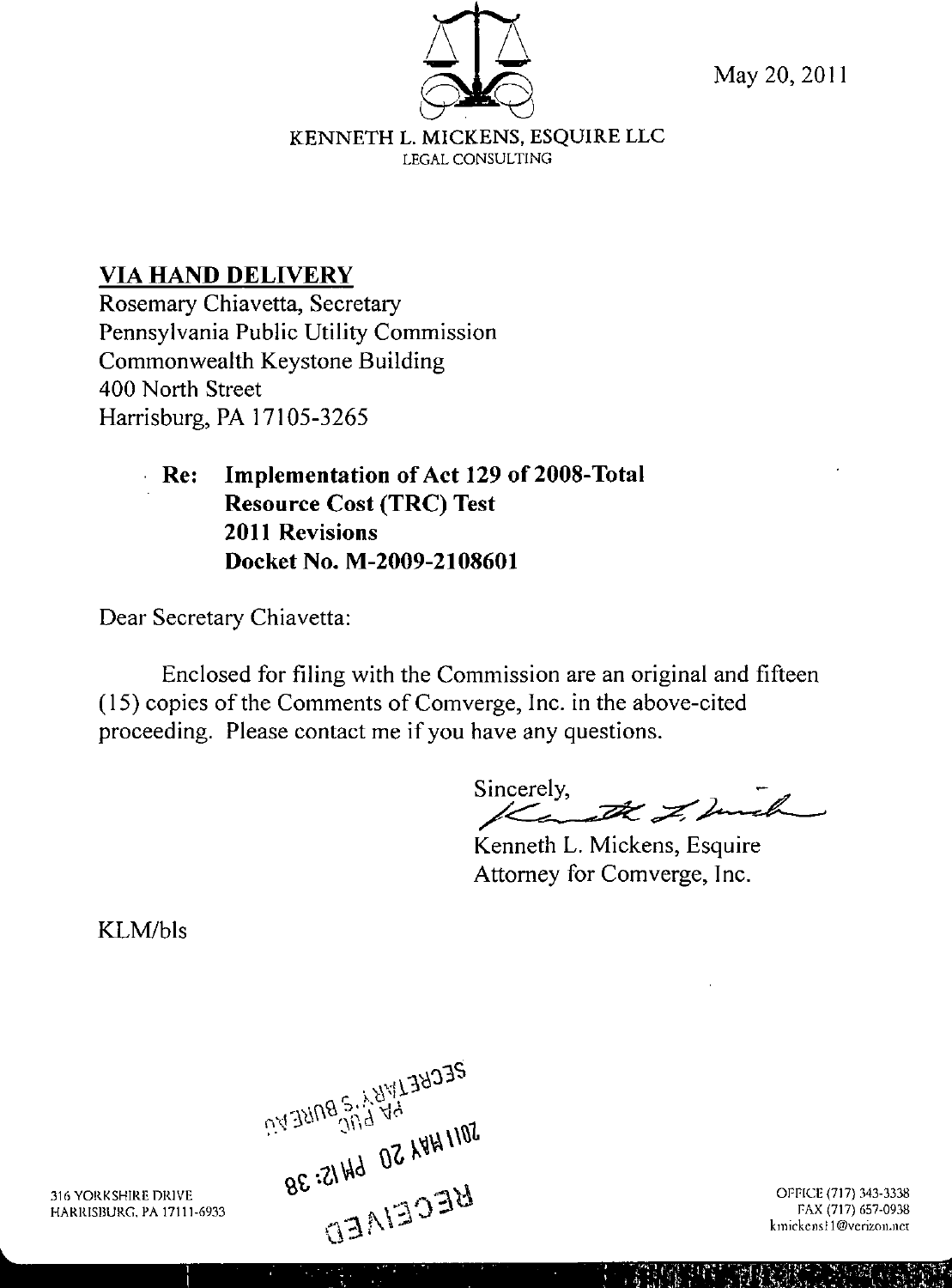Implementation of Act 129 of 2008 - Total Resource Cost (TRC) Test 2011 Revisions Docket No. M-2009-2108601 Tentative Order entered May 6, 2011

Comments of Comverge, Inc.

SE

 $\overline{a}$ 

^

m

 $\mathbf{c}$  ;  $\mathbf{\omega}$ 

r-o

m

 $\frac{1}{2}$  o  $\overline{\phantom{a}}$  . i =™

 $\sim$   $\pi$   $\approx$  $\Xi$   $\Xi$   $\Xi$ 

 $\tilde{\omega}$   $\sim$ 

 $R_{\rm E}$  –  $R_{\rm E}$ 

111. A. 2. Treatment of DR Payments To CSPs And EDCs from PJM

On May 6, 2011, the Pennsylvania Public Utility Commission issued a Tentative Order regarding the Act 129 Total Resource Cost (TRC) Test at Docket No. M-2009-2108601. Among several issues addressed, the Commission proposes differing treatment for PJM energy payments that flow directly to EDCs as opposed to payments to CSPs providing services to EDCs under Act 129. First, Comverge, Inc. (Comverge) expresses its appreciation for the Commission's effort to provide an open process through which stakeholders can provide recommendations and comments. ComVerge is a demand response provider providing direct load control (DLC) devices and services through PECO and PPL Act 129 programs. In addition, Comverge provides demand response aggregation of megawatts in the PJM open market.<sup>1</sup> Consequently, Comverge has a direct

<sup>1</sup> Comverge, through its wholly owned subsidiary Enerwise Global Technologies, is a registered Curtailment Service Provider in the PJM market.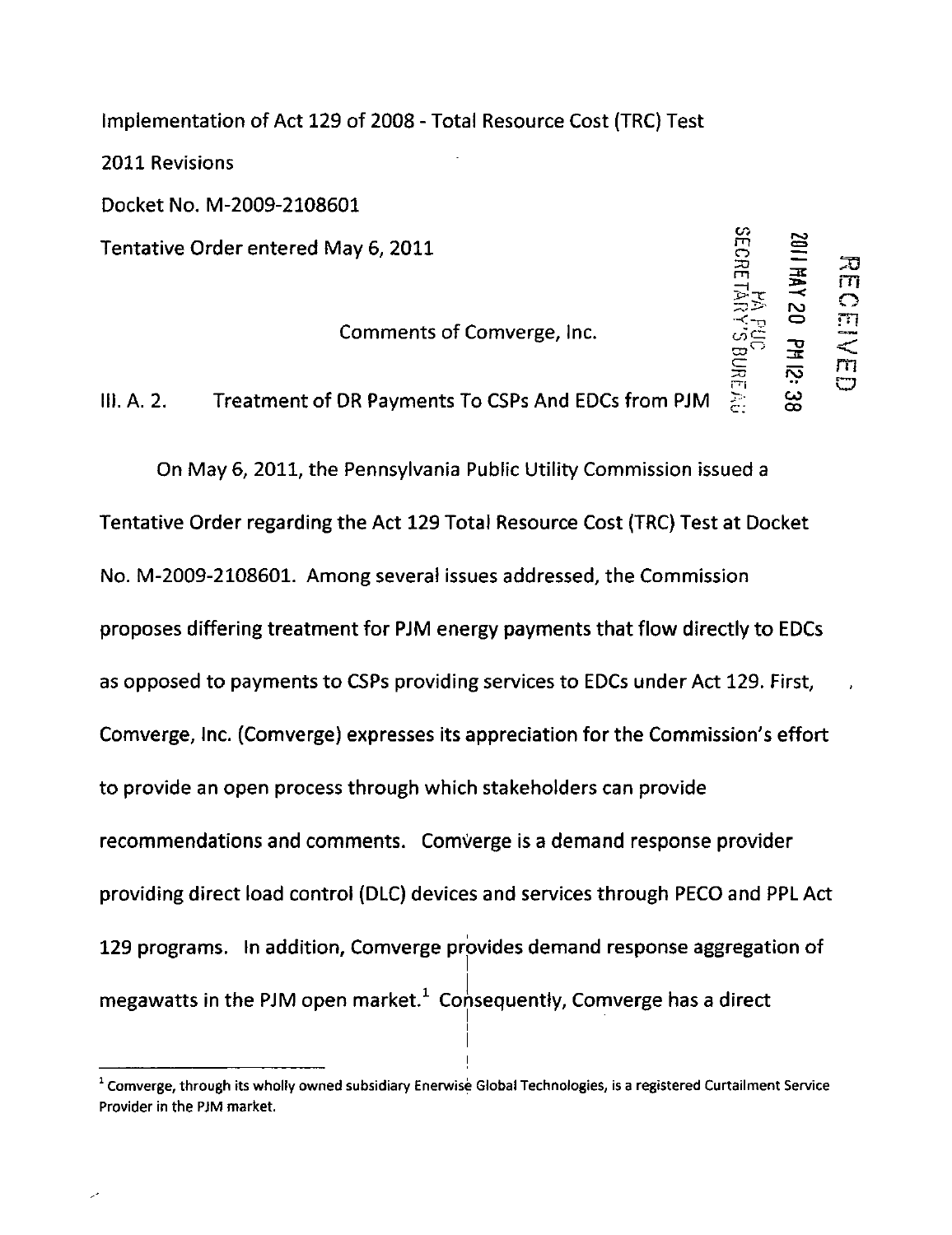interest in the Commission's policies regarding Act 129 and specifically in the determination proposed in this Tentative Order. Comverge urges the Commission to modify the proposed treatment of PJM payments to CSPs for the reasons discussed below.

The Commission proposes at p. 9 of the Tentative Order that "i. PJM payments to CSPs for DR market participation in all PJM programs ... be excluded from the TRC test calculation." In contrast, "PJM payments to EDCs for DR market participation in economic programs would be allowed as a benefit for purposes of the TRC test." Comverge believes that the benefits received from these energy payments are fundamentally equivalent regardless of who is performing the demand response service. In this regard, Comverge suggests that the proposed different treatment results in the inappropriate devaluation of PJM payments to CSPs and may result in inefficient TRC outcomes. Ignoring these payments may lead to lower TRC scores simply because a CSP is providing services, where those services would be comparable or identical to EDC-operated programs. In fact, these payments represent a benefit to customers because they serve to reduce customer costs for program operations. Accordingly, Comverge proposes that all PJM payments be treated identically, as benefits, regardless of whether the programs are performed by the EDC or by a third-party vendor for that EDC.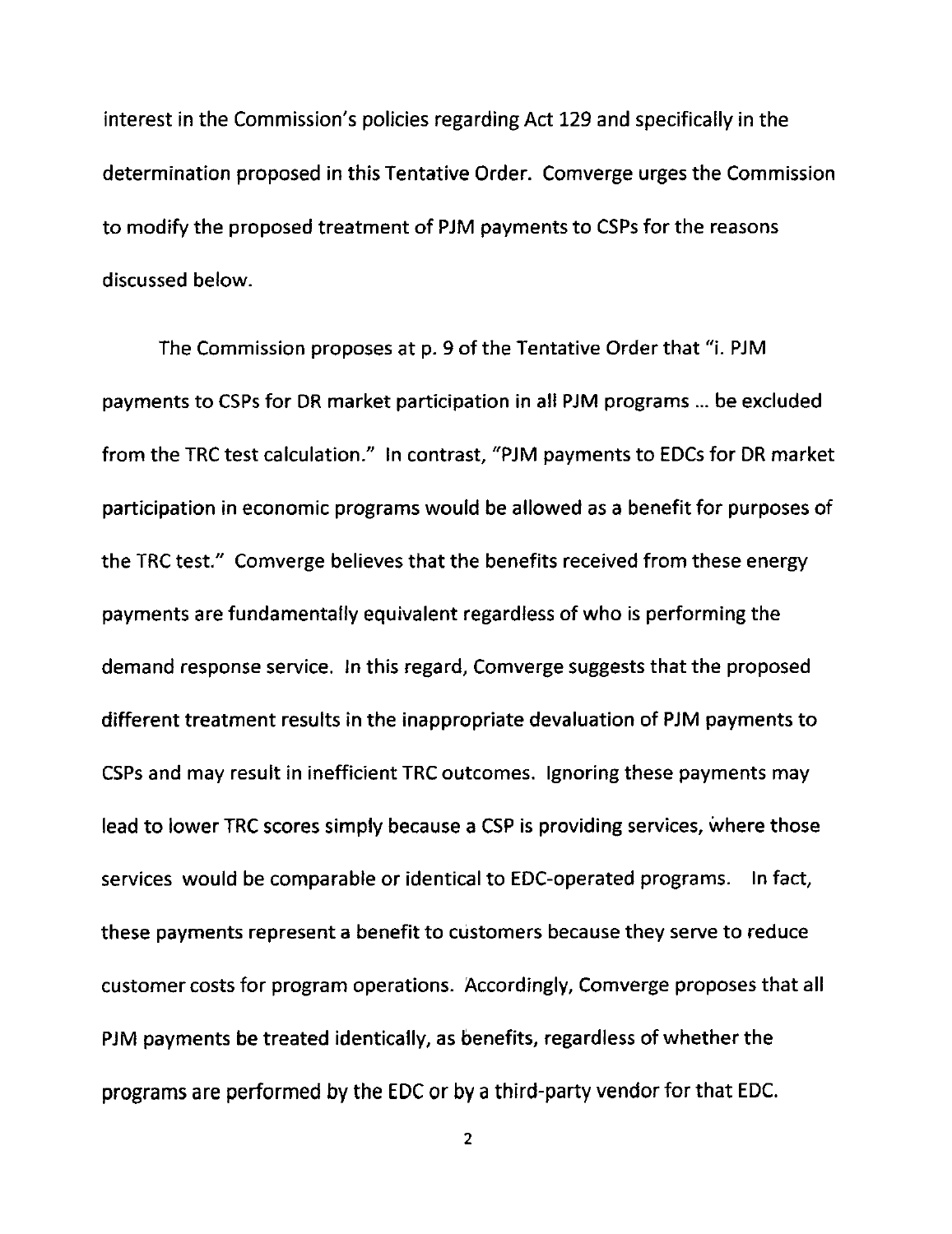The Commission supports its proposal by stating that PJM payments to EDCs are transparent, while such payments to CSPs are not. In doing this, the Commission recognizes that PJM payments to CSPs "support costs for developing and implementing DR programs." (Tentative Order, pp.10-11) However, the Commission then proposes to not take such contributions into consideration in the TRC calculations. In doing so, the Commission is not taking into account the fact that the EDC has an arms-length contractual relationship with that third-party vendor, who happens to be a CSP. In fact, Comverge offers Act 129 services to the EDC at a discount from its typical price because the price is partly balanced by the anticipated revenue stream from PJM. Moreover, the EDCs are sophisticated in negotiating contracts. If a benefit is flowing to the CSP from PJM payments, this will be noted by the EDC during the course of bargaining over prices, contract structure and related terms and conditions.

In conjunction with the argument that "benefits are benefits" regardless of whether the EDC or CSP performs the services, the issue of comparable risk needs to be considered by the Commission as well. For CSPs there is an element of risk in anticipating energy revenues as an offset to program costs. For example, an EDC's prudently incurred Act 129 program costs will be recovered as a matter of law and Commission regulation. This is true regardless of which proportion of

3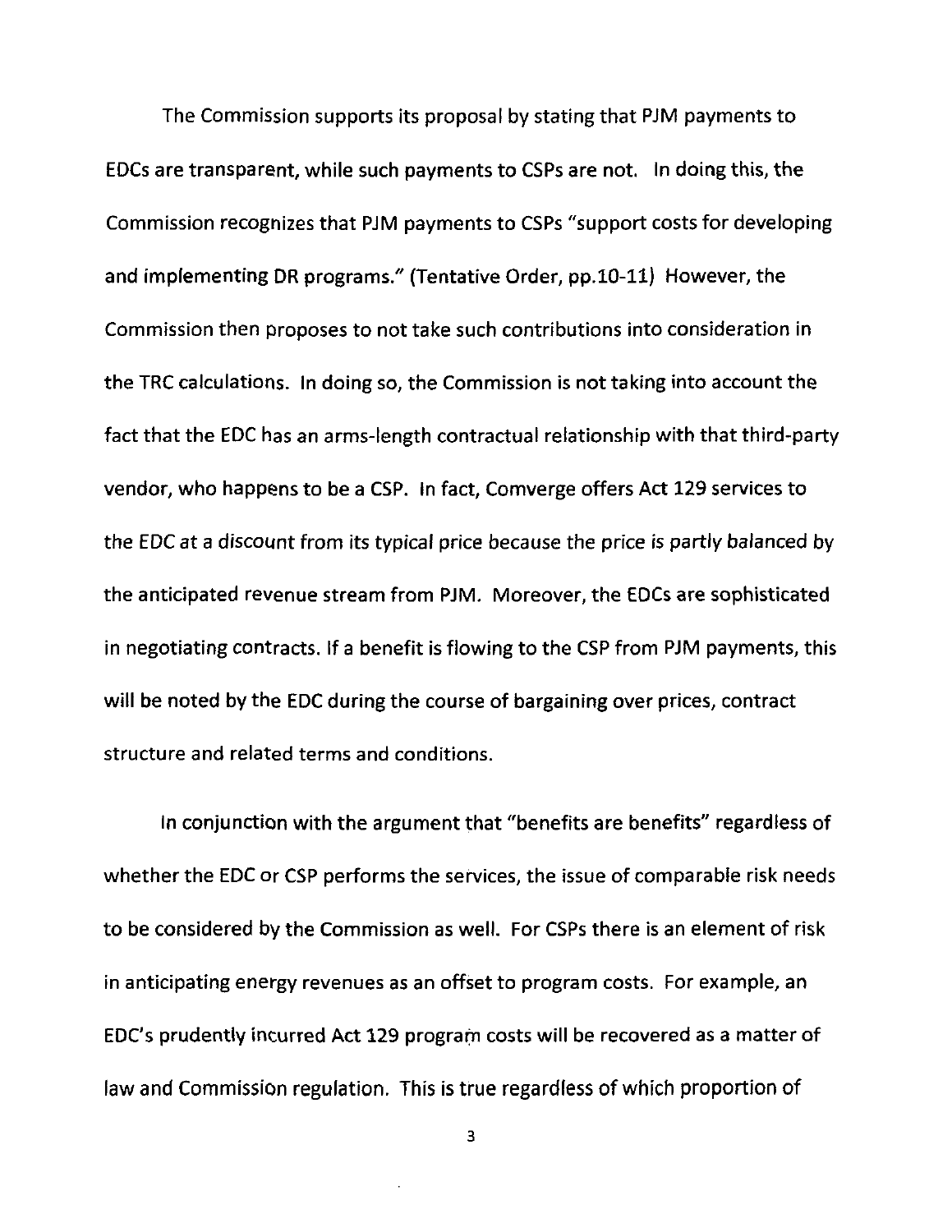cost recovery comes from ratepayers or from PJM payments to the EDC. In contrast, a CSP provides services at a cost that is determined through a competitive process. The CSP is at risk to the extent that PJM revenues fail short of anticipated levels.

Comverge submits that the Commission's reliance on the observation that PJM payments to CSPs are not transparent is not sufficient to justify differing TRC treatment for EDC vs. CSP programs. Supporting this position is the fact that benefits to customers are similar regardless of which entity receives the payments. The competitive context within which CSPs secure contracts for Act 129 services places a natural pressure on the CSP, requiring the bid and services to include a reasonable expectation of PJM revenues. This is analogous to many competitive contexts, including the PJM energy market, where competition forces push competitors' offers toward actual cost. Thus, CSPs have a risk of loss and a strong incentive to price services reasonably. This is a benefit to customers. Accordingly, Comverge suggests that when considering the benefits under the TRC test, ignoring PJM payments to CSPs is unreasonable. In fact, the CSP contract shifts performance risk from the ratepayer (through the EDC's) to the CSP. Comverge urges the Commission to examine this balance and to recognize that

 $\blacktriangleleft$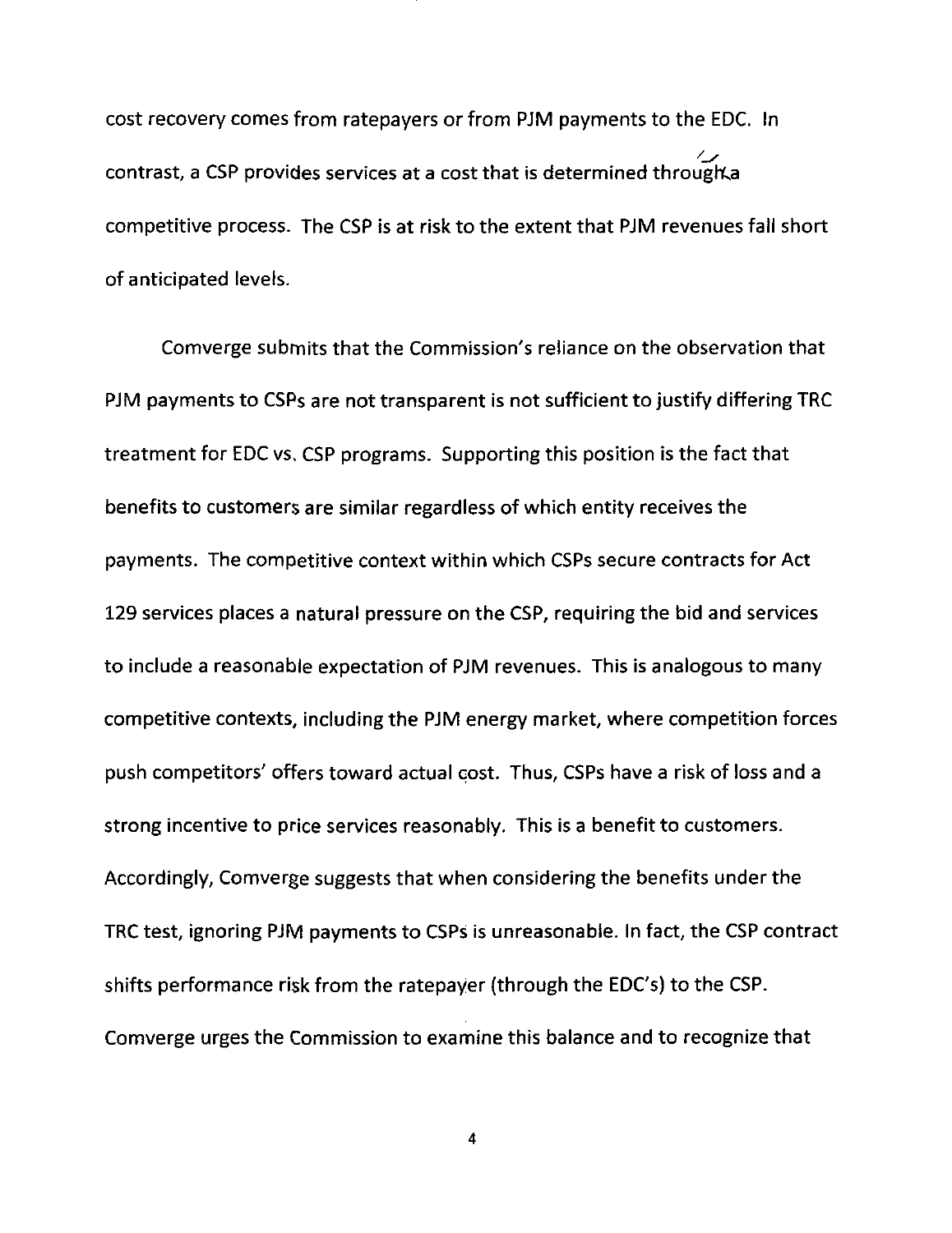the TRC calculation ought to include PJM payments to CSPs, since such payments directly benefit customers in practice.

Comverge also points to its role as a technology developer and an innovator in systems for conducting demand reduction. For example, Comverge's services to PECO and PPL involve complete packages of hardware, software and installation. In a more general sense, Comverge's investors provide the capital needed to create this technology and are at risk if the technology fails to gain a foothold in the DR marketplace. In contrast, EDCs purchase Comverge's services at competitive prices, since technology companies compete to provide the DR products and services. Were EDCs to develop the technology themselves, or pay for technology to be developed, the cost would be higher than is paid under contracts with CSPs. Instead, EDCs can use CSPs who are able to spread their R&D costs across multiple customers throughout the United States, and in turn, offer more compelling pricing for better technology. Absent these economies of scale benefits, the EDC's costs for operating Act 129 programs would be substantially higher. Again, the total program offered by CSPs should be considered, benefits as well as costs, in order to properly evaluate the TRC of those services.

5